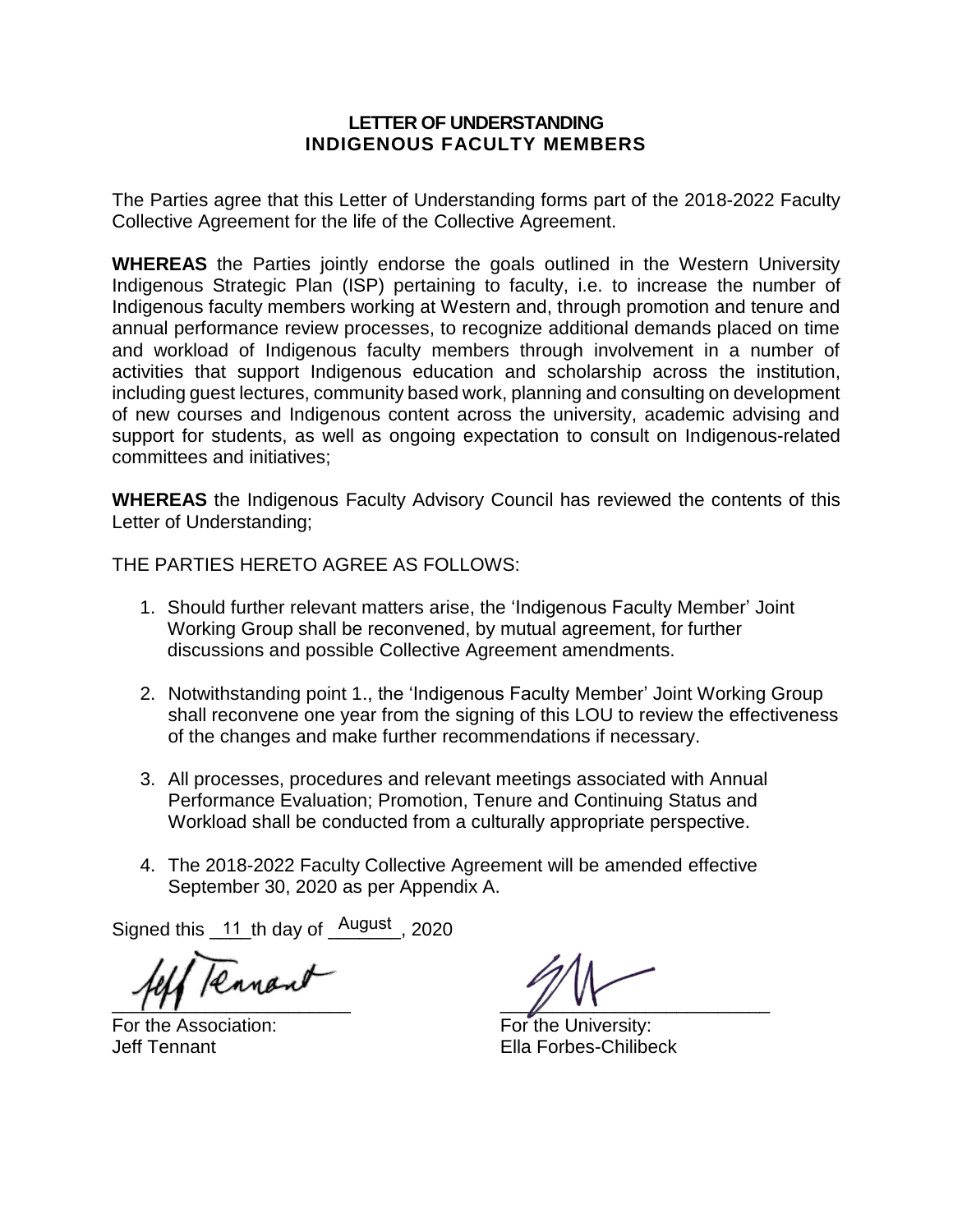# **APPENDIX A--- underline denotes additional language**

#### **Definitions**

**Indigenous Scholar** shall mean a Member who self-identifies as Indigenous, whose Teaching, Research and Scholarship and/or Creative Activity are partially or entirely in a field of Indigenous Scholarship, and/or who is actively engaged in service to an Indigenous community.

#### **Academic Responsibilities of Members**

**Teaching** 

2d) being available to students for consultation and academic counselling, including in the case of Indigenous Scholars, advising, mentoring and supporting Indigenous students and prospective students from Indigenous communities;

5g) For an Indigenous Scholar whose teaching is community focused, collaboration with, and engagement with Indigenous communities is common,

Research, Scholarship and Creative Activity

Add new clause 4 and renumber the remaining clauses in the Article 4. For Indigenous Scholars, Research, Scholarship and Creative Activity, as defined in Clause 3, may include research carried out based on traditional/Indigenous knowledge, and the practical applications or dissemination of such research generally, or specifically through engagement with Indigenous communities. In all assessment processes mandated by this Collective Agreement, there should be recognition of Indigenous traditional methods, data collection and dissemination protocols that are culturally appropriate.

Service

7.1 For an Indigenous Scholar, Service can include maintaining relationships, responsibilities and commitments to Indigenous Communities including communities of interest and/or their Nation.

Clause 11.1 An Indigenous Scholar may request and the Dean may grant a period of authorized absence during which a Member is not subject to being recalled to Campus even if the Member has scheduled duties or responsibilities to Indigenous Communities including Communities of interest. It is the responsibility of the Member to make alternate arrangements for their academic responsibilities including teaching. Such a request shall be made with 2 weeks' notice. The Dean shall decide within five working days of receiving such a request whether or not to grant the request. If the request is denied, the Dean shall give written reasons for the denial. A period of authorized absence is not a Leave, and the Member is presumed to be carrying out Research, engaging in scholarly, creative, or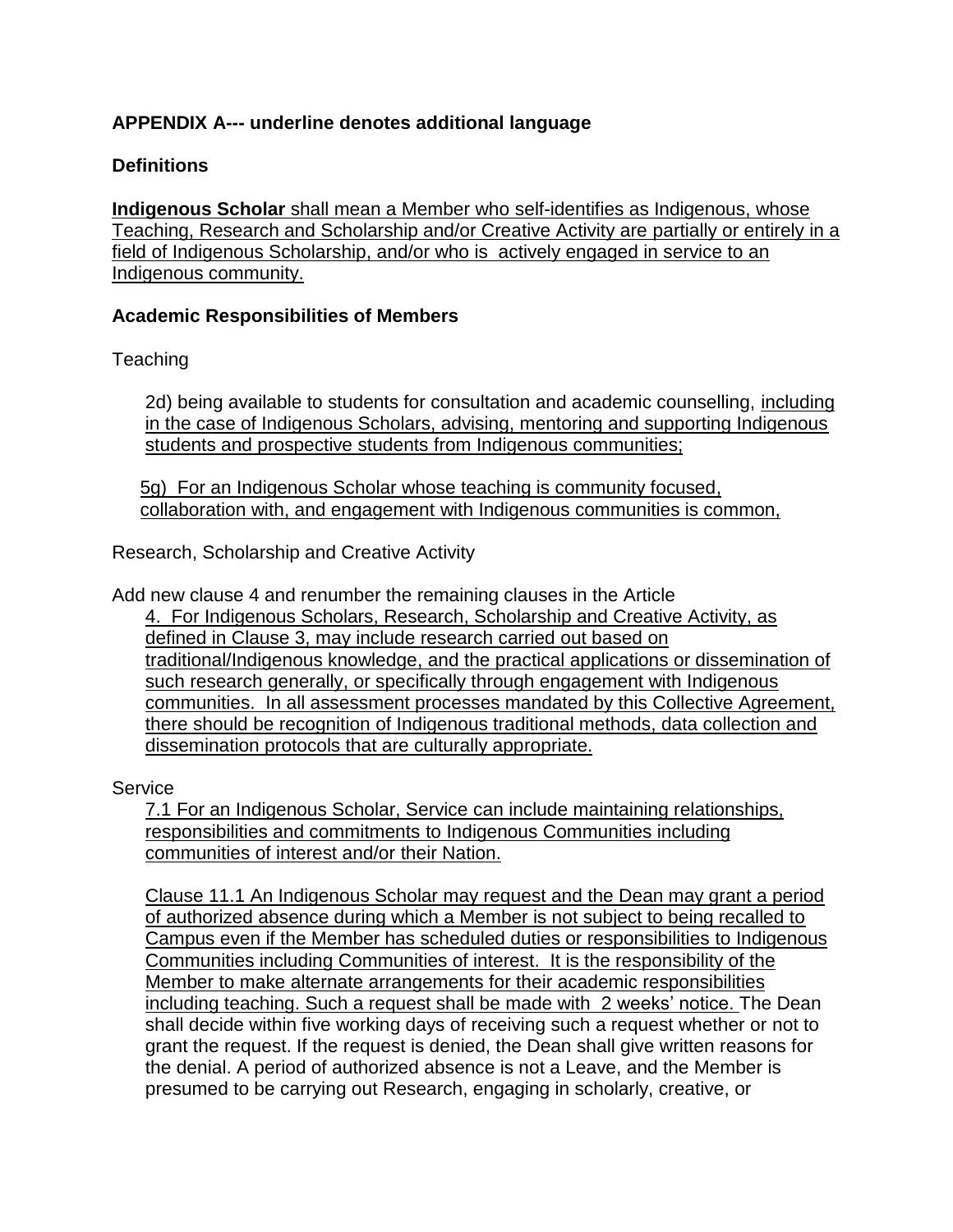professional activities, or preparing for scheduled duties, as part of the fulfilment of their Academic Responsibilities.

# **Annual Performance Evaluation**

4.1.1.1 When assessing the file of an Indigenous Scholar, at the request of the Member the Committee shall be expanded to include a faculty member who has expertise in Indigenous research using culturally appropriate methodology.

5.1 c) Indigenous Scholars. The Committee shall have the opportunity to consult with a person who has expertise in Indigenous knowledge when the procedures and criteria for the assessment is created.

5.2 By December 1 each year, the Committee, together with the Dean or a designated Associate Dean and any Part-Time Member elected to the Committee, shall identify in writing procedures and criteria for the assessment of the performance of Part-Time Members in the Department, School or Faculty in the area of Teaching to be applicable in the assessment to occur in the next academic year. These procedures and criteria shall be consistent with the criteria specified for Standing Appointments. These procedures and criteria shall be explicitly described for Indigenous Scholars.

The procedures and criteria proposed by the Annual Performance Evaluation Committee shall be ratified by a majority ballot of the Part-Time Members of the Department, School or Faculty, where applicable, and forwarded to the Dean or designate. If the proposed procedures and criteria are not ratified by a majority ballot and forwarded to the Dean or designate by January 30, the provisions of Clause 5.3.3 of this Article shall apply.

5.2.1 Units in which there is at least one Indigenous Scholar shall, within three months of the signing of this Letter of Understanding, review their procedures and criteria documents for the current APE cycle to ensure compliance with the language added to Clauses 5.1 and 5.2.

9.3 d) Add new clause vii) and renumber the remaining sub clauses in the clause vii) including in the case of Indigenous Scholars, advising, mentoring and supporting Indigenous students and prospective students from Indigenous communities;

9.3 e) Add new ix) and renumber the remaining sub clauses in the clause ix) including in the case of Indigenous Scholars, work done using Indigenous traditional methods, or other culturally appropriate forms of data collection and dissemination protocols, including community engagement processes.